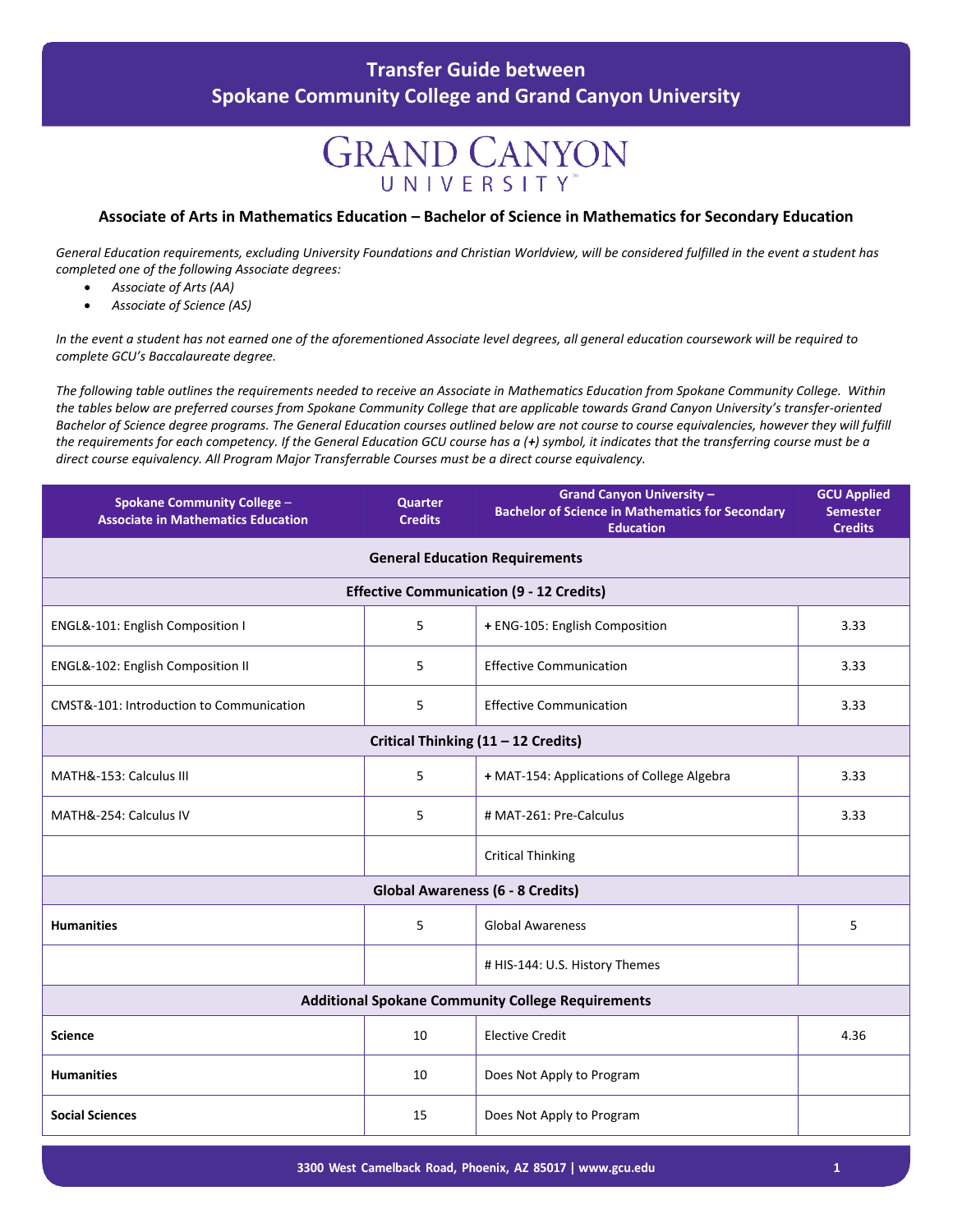## **GRAND CANYON UNIVERSITY**

| <b>Spokane Community College -</b><br><b>Associate in Mathematics Education</b>                                                                                               | <b>Quarter</b><br><b>Credits</b> | <b>Grand Canyon University -</b><br><b>Bachelor of Science in Mathematics for Secondary</b><br><b>Education</b> | <b>GCU Applied</b><br><b>Semester</b><br><b>Credits</b> |  |
|-------------------------------------------------------------------------------------------------------------------------------------------------------------------------------|----------------------------------|-----------------------------------------------------------------------------------------------------------------|---------------------------------------------------------|--|
| Health-Related/PE/Recreational/Leisure Activities                                                                                                                             | 5                                | Does Not Apply to Program                                                                                       |                                                         |  |
| <b>Education Courses -</b><br>EDUC&-202: Intro to Education (SFCC) OR<br>EDUC&-202: Intro to Education AND<br><b>EDUC-267: Cooperative Education Work Experience</b><br>(SCC) | $5 - 7$                          | Does Not Apply to Program                                                                                       |                                                         |  |
| Bachelor of Science in Mathematics for Secondary Education: Program Major Transferrable Courses                                                                               |                                  |                                                                                                                 |                                                         |  |
| MATH&-151: Calculus I                                                                                                                                                         | 5                                | <b>MAT-252: Calculus and Analytic Geometry I</b>                                                                | 3.33                                                    |  |
| MATH&-152: Calculus II                                                                                                                                                        | 5                                | MAT-253: Calculus and Analytic Geometry II                                                                      | 3.33                                                    |  |
| MATH-220: Elementary Linear Algebra                                                                                                                                           | 5                                | A MAT-345: Applied Linear Algebra I                                                                             | 3.33                                                    |  |
| Total Semester Credit Hours Needed to Complete Associate in Mathematics Education at Spokane Community College                                                                |                                  |                                                                                                                 | 60-61.34 Credits                                        |  |
| Total Semester Credit Hours applied to Bachelor of Science in Mathematics for Secondary Education at Grand Canyon<br><b>University</b>                                        |                                  |                                                                                                                 | <b>36 Credits</b>                                       |  |

All students must meet 36 Upper Division credit requirement, as well as 30 GCU credits to meet residency requirement. Students must meet Upper Division credit requirement even if content of an Upper Division course requirement is met with a Lower Division course.

|   | <b>Symbol Key</b>                                                                                                                                                                                                                                                                                                                                                                                                             |
|---|-------------------------------------------------------------------------------------------------------------------------------------------------------------------------------------------------------------------------------------------------------------------------------------------------------------------------------------------------------------------------------------------------------------------------------|
|   | Symbol indicates the Spokane Community College course must meet specific content requirements (or higher) in order to fulfill<br>GCU's course.                                                                                                                                                                                                                                                                                |
| Λ | Symbol indicates the Spokane Community College course meets the content requirement but does not fulfill GCU's upper division<br>requirements.                                                                                                                                                                                                                                                                                |
| # | Symbol indicates this course is a specified General Education course. This means the transferring institution course must meet<br>specific content requirements in order to fulfill GCU's course requirement. Please be advised specified General Education<br>coursework is not treated like other general education coursework and is not automatically waived upon completion of a<br>transfer-oriented Associates degree. |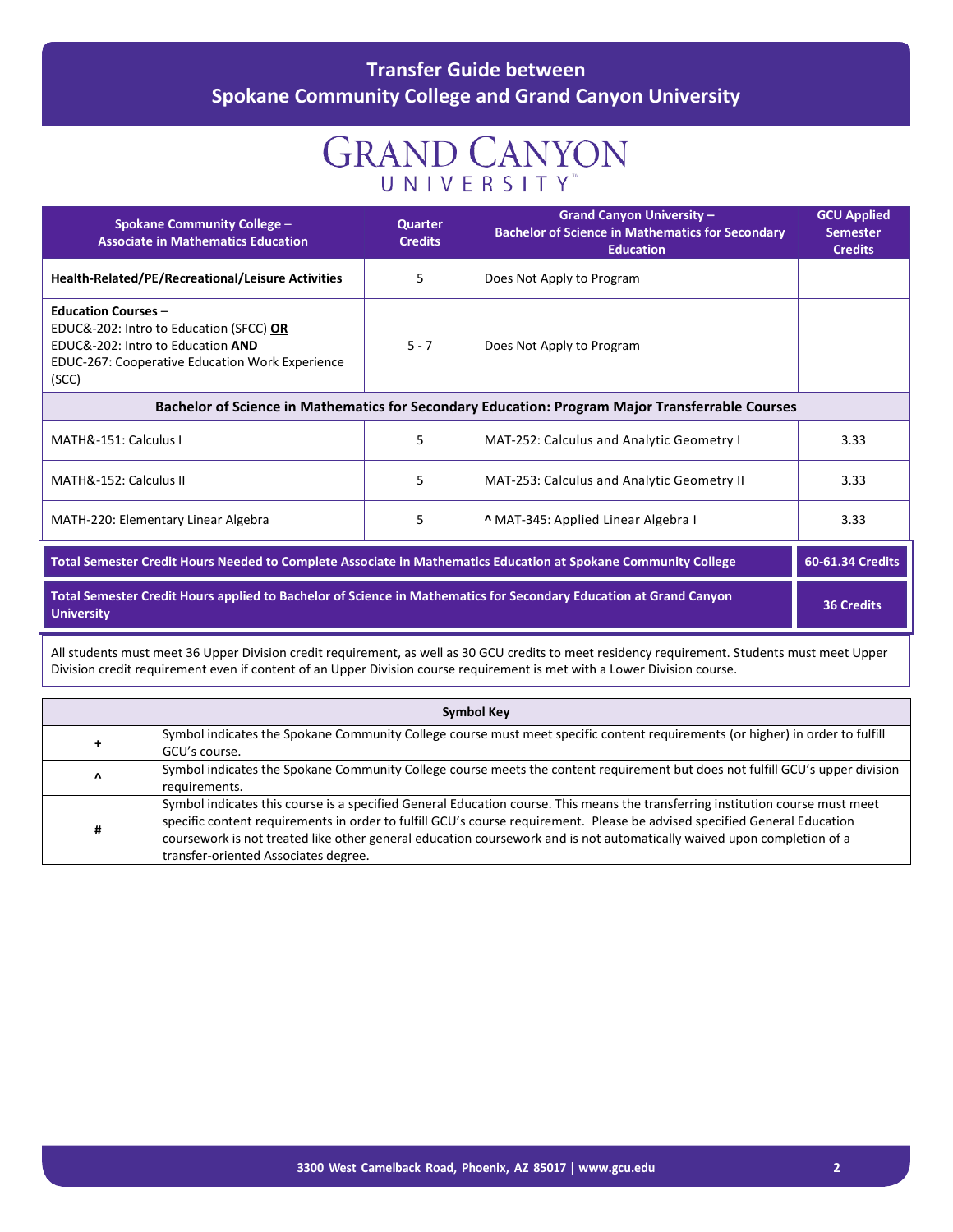# **GRAND CANYON**

| Course #                                                 | <b>Bachelor of Science</b>                                                | <b>Semester</b><br><b>Credits</b> |
|----------------------------------------------------------|---------------------------------------------------------------------------|-----------------------------------|
| <b>Non-transferable GCU General Education: 8 Credits</b> |                                                                           |                                   |
| <b>UNV-303</b>                                           | <b>University Success</b>                                                 | 4                                 |
| CWV-301                                                  | Christian Worldview                                                       | 4                                 |
|                                                          | <b>General Education Requirements</b>                                     |                                   |
| $+$ HIS-144                                              | U.S. History Themes                                                       | $\overline{4}$                    |
|                                                          | Bachelor of Science in Mathematics for Secondary Education: Program Major |                                   |
| SEC-201                                                  | Early Adolescent and Adolescent Psychology                                | 4                                 |
| <b>MAT-274</b>                                           | <b>Probability and Statistics</b>                                         | 4                                 |
| EDU-330                                                  | Social Justice for Educators                                              | 4                                 |
| SPD-200                                                  | Survey of Special Education: Mild to Moderate Disabilities                | 4                                 |
| GOV-260                                                  | Arizona Constitution & Government                                         | $\mathbf{1}$                      |
| SEC-345                                                  | Content Area Literacy for Middle and Secondary Teachers                   | 4                                 |
| <b>MAT-380</b>                                           | Mathematics for the Secondary Educator                                    | 4                                 |
| <b>SEC-355</b>                                           | Middle and Secondary Curriculum and Assessment                            | 4                                 |
| <b>SEC-455</b>                                           | Classroom Engagement and Management for Middle and Secondary Teachers     | 4                                 |
| <b>MAT-312</b>                                           | <b>Higher Geometry</b>                                                    | 4                                 |
| <b>MAT-215</b>                                           | <b>Discrete Mathematics</b>                                               | 4                                 |
| <b>ESL-445N</b>                                          | Methods of Structured English Immersion for Secondary Education           | 3                                 |
| <b>MAT-480</b>                                           | Methods of Teaching Mathematics in Secondary Schools                      | 4                                 |
| <b>MAT-470</b>                                           | <b>Mathematical Modeling</b>                                              | 4                                 |
| <b>MAT-225</b>                                           | Mathematics and Technology through Time                                   | 4                                 |
| <b>SEC-450</b>                                           | Data-Driven Instructional Methods for Middle and Secondary Teachers       | 4                                 |
| <b>SEC-490</b>                                           | <b>Student Teaching for Secondary Education</b>                           | 8                                 |